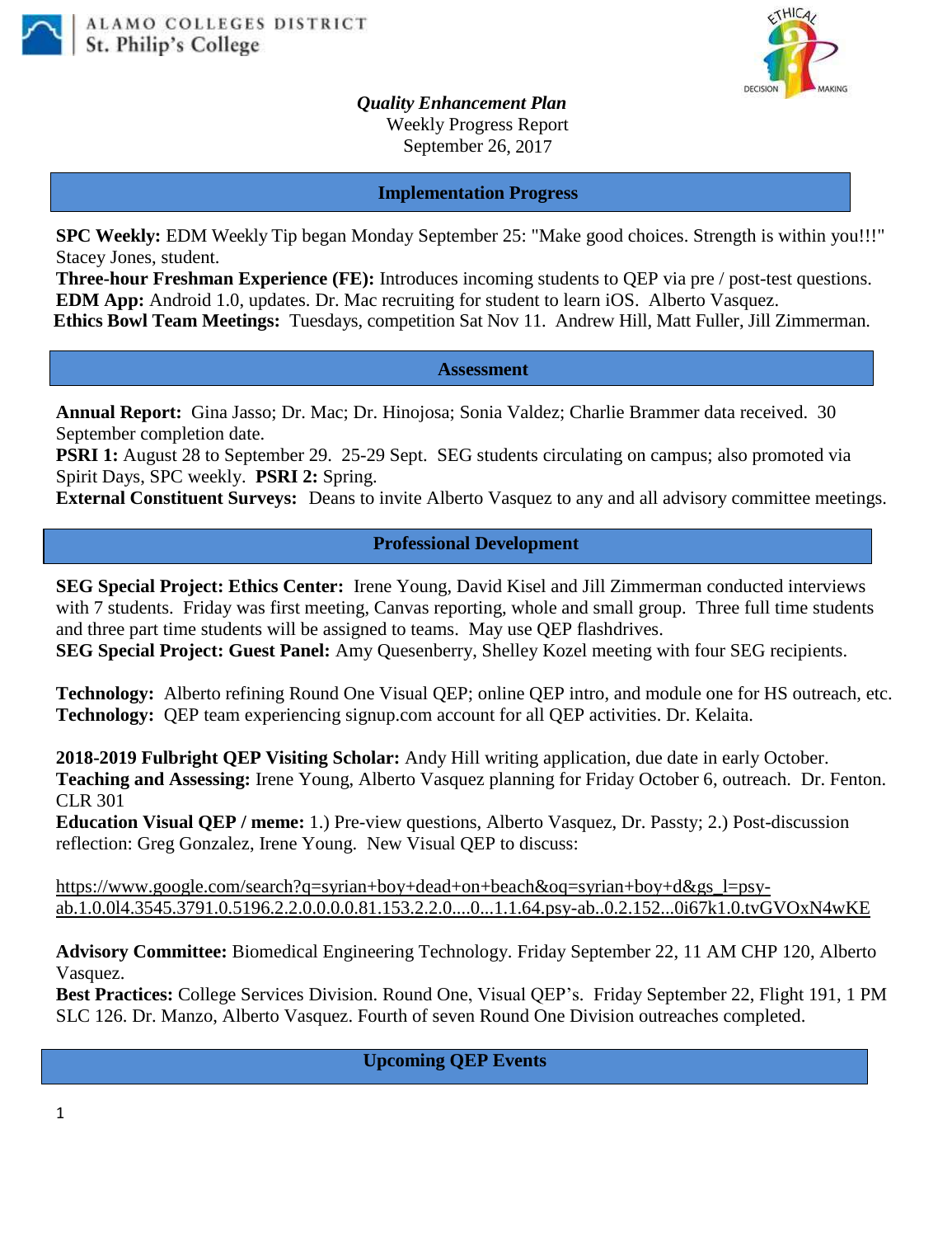**SPC Weekly:** Tip of the Week, weekly. Johnny Rodriguez; Brenda Clark vets. **Freshman Experience:** Pre-Post Test/EDM Introduction, weekly. Gina Jasso and Victor Natera. **Student Life:** *What Would You Do*, EDM Scenarios, weekly @MLK and @ SWC. Dr. Mac. **EDM Student Focus Groups (ten)**: September 25, 28 (SWC), October 4, 17, 19 (SWC), November 7, 9 (SWC). Maria Botello and Phi Theta Kappa. Bio medical instructors also volunteering classes to participate. **Teaching and Assessing:** Friday October 6 12-1:30 pm, CLR 301: Note Change. SPC and DC/ECHS faculty and staff, live and via BB Collaborate. Irene Young, Matt Fuller, Alberto Vasquez, Andy Hill and Dr. Kelaita.

## **President's QEP Arts and Lecture Series 2017-2018**

**Health Sciences.** Cancer Cell Research: The Way of All Flesh. Dean Sterling

**Level III Vocational Nursing Students:** Veronica Furlow and Barbara Govan. Thursday October 5 1-3 PM. CHP 226. Alberto Vasquez, Marsha Hall. **Histology:** Theresa Murphy Sanchez, TBD. Alberto Vasquez, Marsha Hall. **Medical Lab:** TBD. Alberto Vasquez, Marsha Hall.

**Hispanic Heritage Month:** No Turning Back, QEP introduction. Nina McGrath.

**Turbon Student Center 203/204:** Thursday September 28, 1-3. Dr. Mac. **SWC Tiger Bistro:** Tuesday October 10, 11-1. Dr. Mac and Felipa Lopez.

**Arts & Sciences Division:** All My Sons. Watson Fine Arts Center. Dean Johnson, Vincent Hardy.

**Wednesday October 4 7:30 - WFAC:** EDM 3-5 minute video creation by SPC Student actors, TBD for Best Practices, online, etc. WE NEED a PROFESSIONAL SETTING, MIC, VIDEO, etc. Ola Robinson **Fridays and Saturdays**: November 10 and 11; November 17 and 18 at 8 PM. **Sundays**: November 12 and 19 at 2 PM. **Thursday November 16:** 10 AM Dual Credit / Early College High School performance. **Thursday November 16:** 12 noon, EDM Talkback.

**Black History Month:** Film TBD. Dr. Sharon Crockett. 1-28 Feb 2018. **Women's History Month:** [https://en.wikipedia.org/wiki/Wilma\\_Mankiller film /](https://en.wikipedia.org/wiki/Wilma_Mankiller%20film%20/) film or May 2017 documentary; Cindy Katz and Kelli Wilder. TBD, 1-31 March. Susan Medina

## **Visual QEPs: Round One Best Practices Division Meetings**

**Health Sciences:** Nurse who was arrested; Wednesday October 18, 1 PM CHP, second floor. Alberto Vasquez, Dr. Manzo.

**Student Services.** Flight 191, Friday October 20, 8:30 AM Turbon Student Center, Viewing Room. Alberto Vasquez, Dr. Manzo.

**Round Two:** Visual QEP(s) or President's QEP Arts and Lecture Series Film/Theater clips. **Round Three:** Discussion of Music video(s) / audio (visual) poem(s). Alberto Vasquez, Greg Gonzalez. **Round Four:** Voting on Student QEP Visual Competition entries.

**Advisory Committees (8):** Tuesday September 26, 2017 5:30 PM